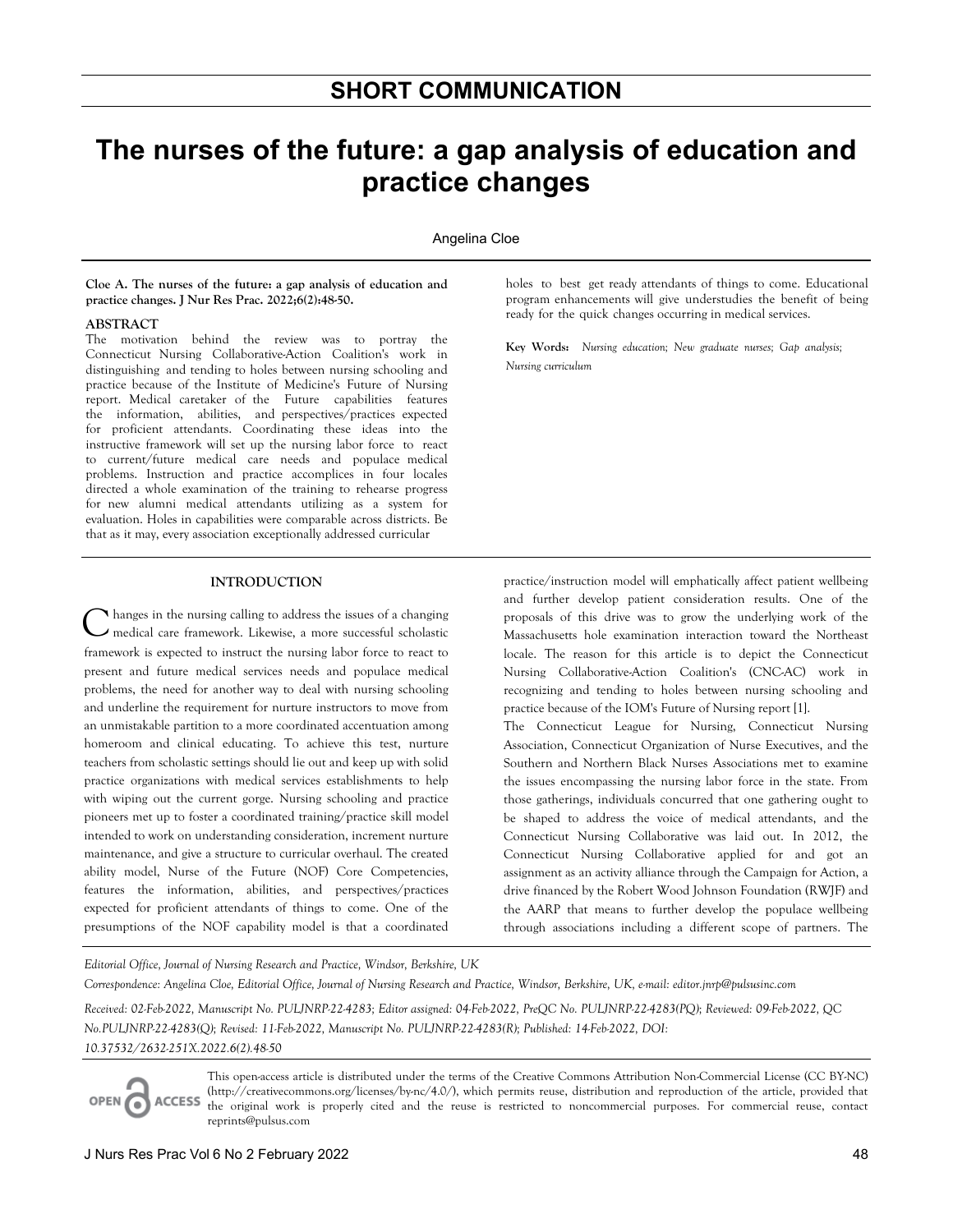## **Cloe A.**

CNC-AC, 1 of the 51 activity alliances the nation over, resolved that its center would be labor force arranging, information assortment, and consistent scholastic movement in light of the NOF capabilities. Consistent scholastic movement advances procedures that facilitate the way to higher degrees and work. As a beneficiary of two State Implementation Program awards from the RWJF, the CNC-AC is focused on assembling a wide scope of organizations and working with exercises to further develop wellbeing in Connecticut through a solid and different nursing labor force. The reason for the awards was to further develop nursing instruction through scholastic movement, to teach attendants about current ideas of populace wellbeing, and to execute a statewide nursing labor force information the board framework. The general objective was to advance a profoundly instructed labor force in Connecticut. With the authority and backing of the CNC-AC, schooling and practice organizations in two districts of the state at first embraced hole investigation projects with a local set of three gatherings somewhere in the range of 2012 and 2014. The hole examination projects normally draw in schooling practice tern ions (baccalaureate nursing programs, partner degree nursing programs, clinical practice) in interaction to accomplish an arrangement with NOF skills. The NOF model gives a skill-based system that can assist with planning nursing educational programs to meet present and future practice needs [2].

The hole investigations uncovered both shared and separate outcomes. Holes shared across bunches were grouped in the skill areas of frameworks-based practice, correspondence, quality improvement, informatics and innovation, and cooperation and coordinated effort. Each gathering characterized ways of shutting holes in light of their novel associations, assets, and conditions rather than planning a statewide one-size-fits-all approach; the individualized way to deal with shutting holes guaranteed that accomplice bunches utilized interesting qualities and assets to address explicit issues. In addition, the work provoked the Connecticut state schools and colleges to approach upgrade of the nursing education plan across all state universities, further adjusting instructive progression projects to the BSN and then some. Inside and between provincial tern ion gatherings, numerous connections were fortified, correspondence was improved, and believing associations were developed to make ready for additional cooperative work. Aftereffects of the initial two whole examination projects were conveyed at a state highest point of the CNC-AC and prompted interest in two more provincial gatherings to lead whole investigation projects in 2015-2016. What's more, fresh insight about the accomplishment of the activities incited statewide medical caretaker instructors from intense consideration practice settings to execute a formalized onboarding process for new attendant representatives because of the NOF center abilities [3].

Each provincial accomplice bunch followed a comparable interaction for the whole examination. An example timetable for the hole examination project is given in strengthening computerized content. After an underlying gathering, a work plan and course of events were created by the accomplices of the CNC-AC to start the whole investigation process. The intellectual and practice accomplices engaged with this task teamed up with one another before their work on the whole examination. Nonetheless, they had not recently had the potential chance to inspect nursing capabilities in such an inside and out away. Instruction accomplices audited each course inside their undergrad educational plans utilizing a quantitative way to deal with distinguish the quantity of chances/events at present accessible for understudies to get familiar with the information, abilities, and perspectives (KSAs)/practices inserted inside every one of the 10 NOF capabilities. Practice accomplices investigated their newgraduate direction projects to distinguish the learning potential open doors for staff medical attendants to meet the abilities. Individuals from the accomplice's bunch met on numerous events after the underlying hole investigation to talk about evaluations, decipher the discoveries, and make beginning proposals for tending to holes.

Correspondence capabilities, explicitly compromise, were seen to be a hole. Accordingly, understudies in the two tracks are acquainted with chosen situations, remembering mock morals board situations for the Health Care Ethics course and multifaceted case examinations in the Professional Issues course. The activity plan remembers a few extracurricular changes for reaction to the skill examination. One credit of administration/the board content will be added to the Nursing Issues course for the sped-up second-degree educational plan, with the title changed to Leadership and Management of Nursing Issues. Adding credit(s) is absurd in the customary four-year program as of now, however, the seat of the educational plan council and office seat might want to make an administration course. Staff showing the Nursing Issues and capstone courses intend to expand content so understudies can meet these skills.

The frameworks-based practice was one more skill distinguished as requiring more consideration in the educational plan. Since fall 2016, direction meetings for clinical assistant staff incorporate ideas for working with understudies during the clinical shift to zero in on the two initiatives and framework-based practice. Ideas have included allocating a "pioneer for the afternoon" who works with workforce oversight to take a more extensive view of what's going on inside a unit-based framework and choosing an understudy to shadow the accused medical caretaker or work of individual understudies to be certain they are meeting destinations for the afternoon and accomplishing patient results [4].

In clinical, students were encouraged to keep a reflective notebook to track how patient values and preferences were incorporated into the nurse-patient encounter to foster autonomy. Educational strategies emphasizing lateral violence and/or negative effects of dysfunctional teams were investigated and utilized to address communication skills. Data and innovation were upgraded utilizing study hall exercises that assist understudies with distinguishing the advancing necessities of a patient. Understudies were approached to use one of the two references to assess the nature of data found on the web and talk about how to utilize evaluative rules with the patient and additionally relatives. Likewise, mock preliminaries were executed as a method for further developing agreement connected with the patients all in all correct to the safe administration of safeguarded wellbeing data. A strategy to improve how understudies might interpret their job in changing practice connected with proof. For this gathering, the whole examination process brought about the recharged basic to draw in clinical practice accomplices in curricular improvement as understudies' advancement from the partner degree, to the baccalaureate, and through their clinical practice direction. The should be liquid in correspondence and curricular improvement in light of clinical headways was valued by all individuals from the organization. Further curricular changes will expand on the connections cultivated during the whole investigations process. Also,